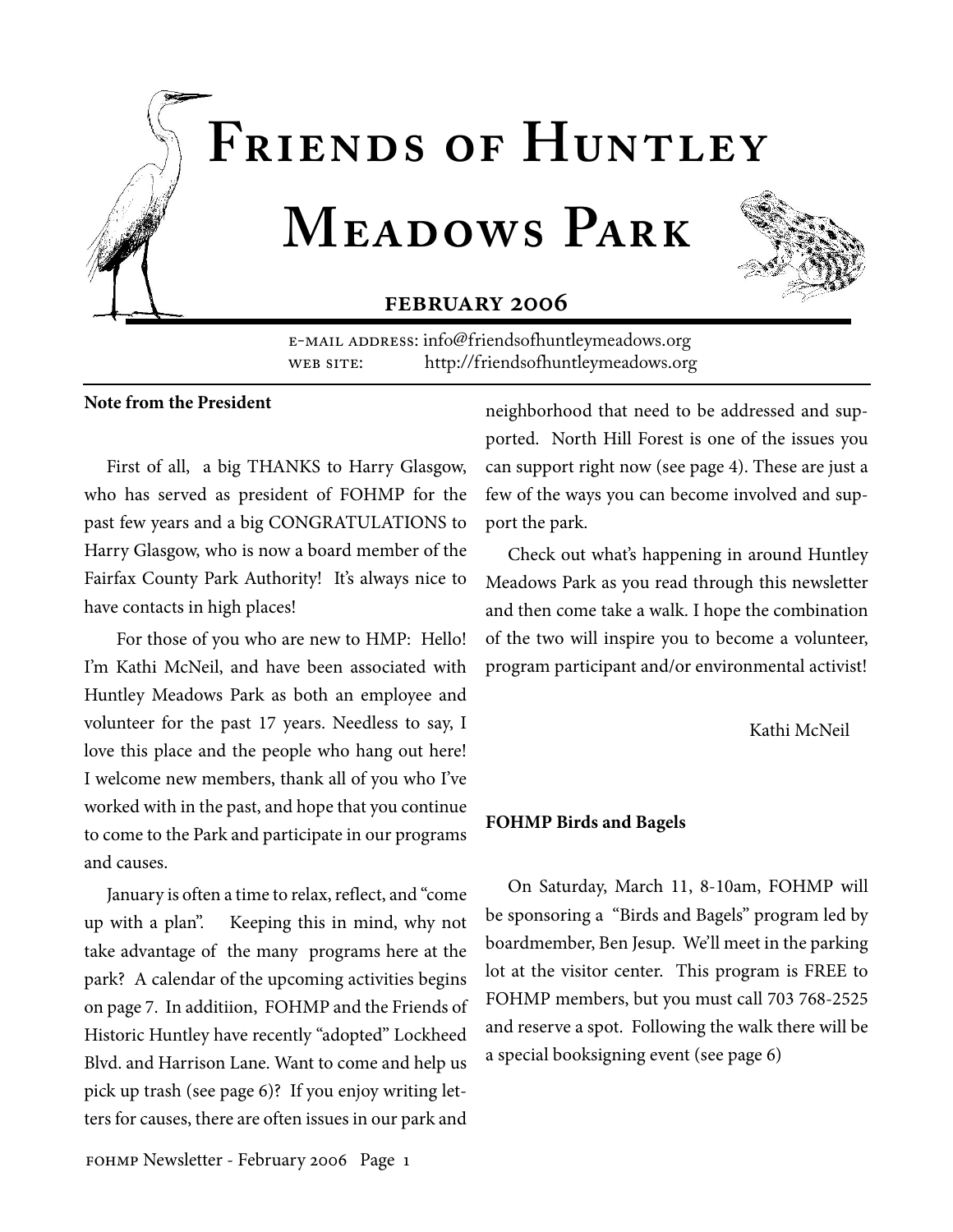#### **Park Manager's Message**

#### Wetland Management

 The central wetland has displayed low water levels in the past two years due to sporadic activities of nature's most popular engineer, the beaver. The late summer drought of 2005 further reduced water level to a point where hydric soils contracted to form cracks throughout the parched landscape. One could literally walk across the wetland without soiling their sneakers. Had the beavers left for good?

During the summer drought, the beavers were still active in the vicinity of the boardwalk loop. However, their mobility became severely hampered with the near absence of water. They were regularly seen just "hanging out" in the saturated cat-



View from the Tower - October 2005

tail marsh, as if they were waiting for something to happen. Finally, something happened….the fall of 2005 brought some heavy rain and the wetland began to swell up again.

Beavers, superbly designed for swimming, regained their mobility with the increased supply of water in the wetland. They jumped into action by making repairs to the main beaver dam near the observation tower. They resurrected check dams downstream of the main dam for additional fortification. Concurrent with this activity was the reconstruction of a beaver lodge near the observation tower. The non-hibernating rodents appeared to recognize the approach of a cold winter.

As of January, 2006, the resident beavers are

carefully maintaining their engineering accomplishments and hundreds of waterfowl have been enjoying the benefits of a wetland recharged with water. Subsequently, visitors have rejoiced over the return of waterfowl in numbers and anxiously await a wet spring season teeming with wildlife.

Two years of low water level in the central wetland sparked many concerns from park patrons about the future of the wetland. The Friends of Huntley Meadows Park posted a visitor survey on the FOHMP web site to enable visitors an opportunity to express their thoughts on whether the

> Park Authority should actively manage the water levels. This would involve reinforcement of the existing beaver levy and the installation of a water level control structure. Over 95% of the respondents voted YES for active management by the Park Authority.

A Wetland Management

Team consisting of Park Authority staff was assembled in mid 2005 to begin the process of developing a Wetland Management Plan for the park's central wetland. The Team is re-evaluating the 1993 Wetland Management Plan prepared by TAMS Consultants, Inc. and will be working with a qualified consultant to update the plan and address current issues. The new planning effort will address issues such as environmental effects of heavy siltation for two decades including possible removal, invasive plant control, potential drawdown techniques to achieve optimal diversity of flora/fauna, and more. Park staff has identified a funding source to begin this process.

There will be additional opportunities for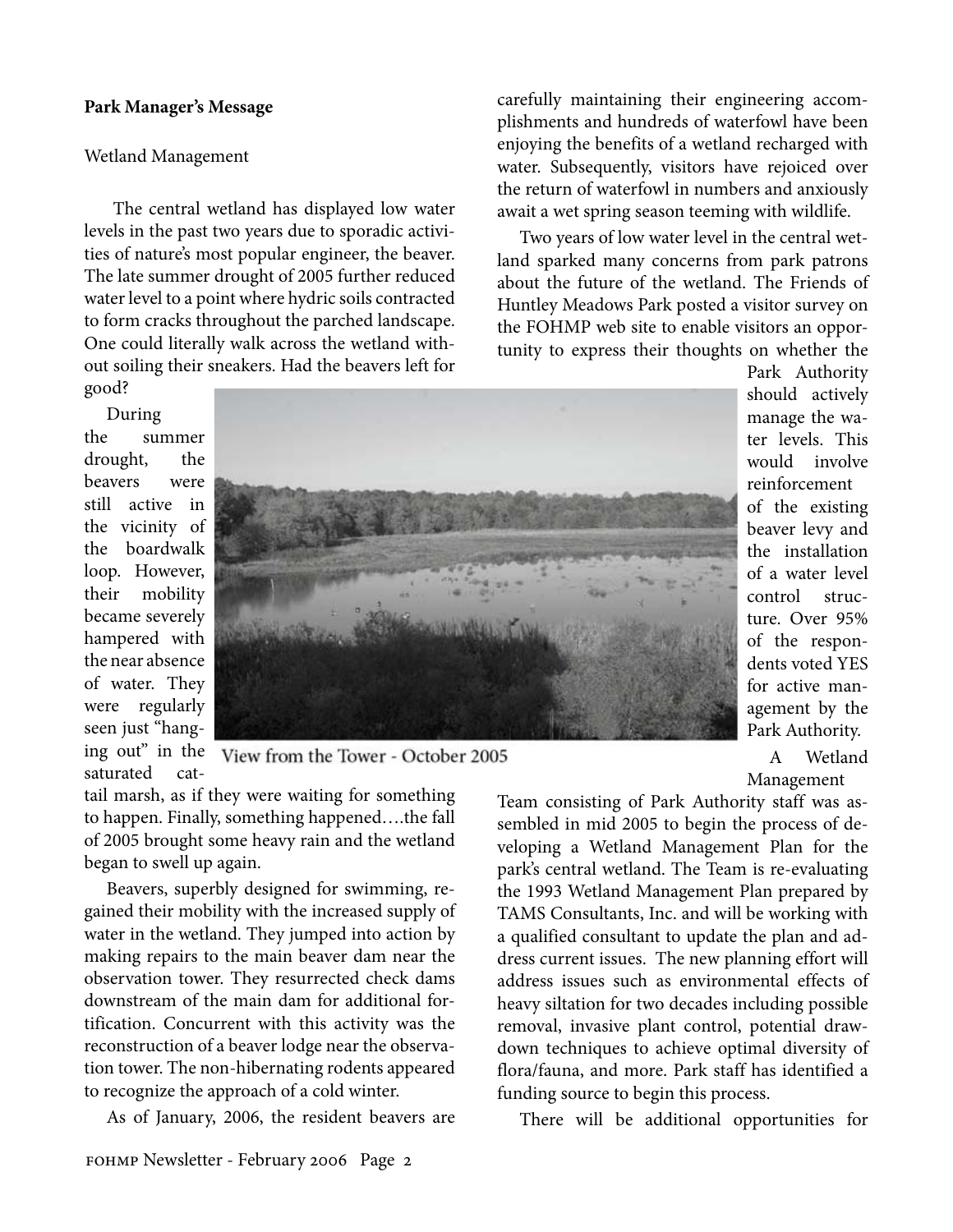citizens to comment on the plan draft as it develops. I will keep everyone posted on its development in future newsletters. Meanwhile, if you have any questions or comments, feel free to contact me at 703-768-2525.

#### Barnyard Run Stream Restoration

On November 9, 2005 the Park Authority Board approved a contract award for the Barnyard Run Stream Bank Stabilization in Huntley Meadows Park. The contract was awarded to Environmental Quality Resources, L.L.C. of Gaithersburg, Maryland in the amount of \$143,717.23. The project will focus on a 500 foot segment of Barnyard Run within Huntley Meadows Park just north of the central wetland. The contract includes breaching an existing berm in three locations to redistribute runoff to the wetland, constructing a stilling basin and step pools to reduce stream velocity and installing bioengineering material including native plants.

The project is intended to mitigate erosion of park soils, thereby reducing sedimentation in the central wetland. Construction should be completed sometime in Spring 2006.

#### New Exhibits

Park staff have been busy improving exhibit displays in the Visitor Center during the past few months. I received approval to spend remaining funds from the former Capital Improvement Program. Improvements included re-lamination of pylons in the main exhibit room, fabrication of twelve new discovery boxes near the information desk, and construction of a new backlit photo/audio visual kiosk and new brochure/map display near the entryway. The latter two exhibits provide increased visitor circulation in the rather diminutive entry way. Major exhibit fabrication was provided by SurroundArt, Inc. We hope you are as pleased with the results as we are.

> Gary Roisum Park Manager

#### **Two Internships Available at Huntley Meadows This Summer**

If you wish to gain practical experience in operating a nature center and in teaching children about the natural world, then the Naturalist Internship may interest you. Those who seek a career in wildlife management or environmental sciences may wish to apply for the park's Natural Resource Management Internship. Both internships begin June 5 and end August 18. Interns work 40 hours a week and receive a stipend of \$2500. To apply, please send a resume and letter of intent by March 3, 2006 to Huntley Meadows Park, 3701 Lockheed Boulevard, Alexandria, VA 22306, attention Carolyn Gamble (carolyn.gamble@fairfaxcounty.gov) for the Naturalist Internship and attention Dave Lawlor (dave.lawlor@fairfaxcounty.gov) for the Natural Resource Management Internship. Call the park at 703-768-2526 for more information.

#### **Lee District Park Celebration**

The Friends set up a table at the Lee District Park 25th Anniversary celebration on November 19<sup>th</sup>. After ceremonies marking this anniversary, patrons walked around the Rec Center and talked with the many organizations represented at their tables. Suzanne Lepple and Harry Glasgow staffed the Friends table where they discussed Huntley Meadows, the wildlife found there, and the programs available to the public. As always, children were particularly fascinated by samples of wildlife skins – those with fur and those with scales. We spoke to at least 50 people and think that we interested at least some of them enough to visit the Park. One family said they were interested enough to go to the park that afternoon, and another said that while they had lived in the area for many years they had never been to Huntley Meadows, but were intrigued enough to plan a trip soon. The power of a little scrap of fur? Perhaps.

Harry Glasgow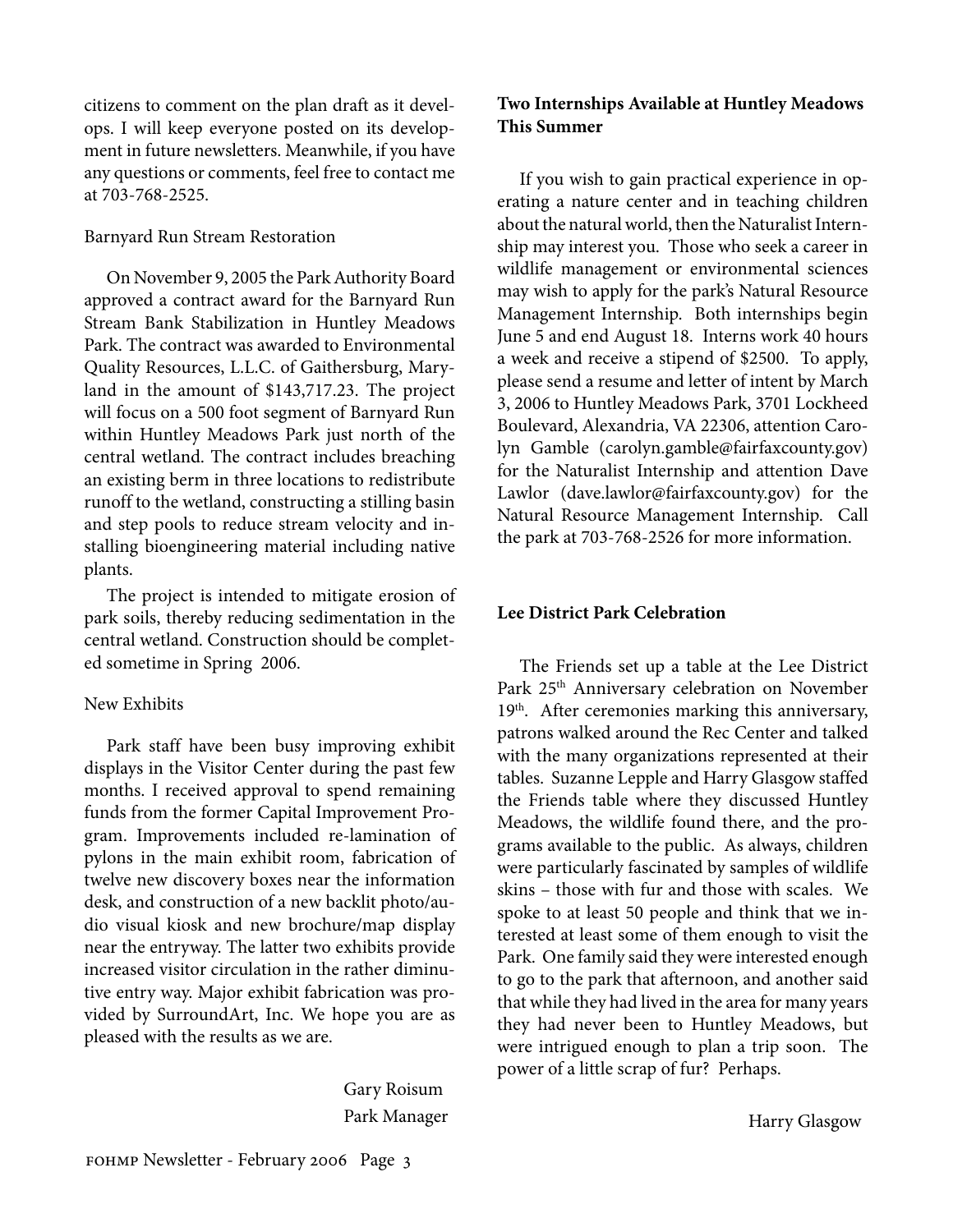#### **North Hill Forest Threatened by Development**

The FOHMP Board is supporting this cause and will be sending a letter to both Dana Kauffman and Gerry Hyland. You can help also by writing letters or making telephone calls. Thanks!

The publicly-owned North Hill property, formerly the Woodley Nightingale Mobile Home Park, is 35 acres in size and located just North of Hybla Valley at the intersection of Richmond Highway (Route 1) and Lockheed Blvd. in the Mt. Vernon District of Fairfax County. The "North Hill" is unique because it represents one of the only opportunities to address open space and park needs for residents living along the heavily developed Route 1 corridor. By several estimates there are over 1000 trees of diameter greater than 6 inches on the site, with the overall tree canopy being dominated by mature hardwoods including oaks, hickory, beech, and many other species. This property has more than 125 specimen trees as identified by a county tree survey, and contains steep slopes and marine clay.

The current plan language states that the North Hill "is planned for public park for passive recreational use" and indicates that there "is an urgent need for community parkland" in this sector. Regrettably, the Fairfax County Board of Supervisors recently authorized an "Out-of-Turn Plan Amendment" to reverse the public park designation for the North Hill. This action promotes a "mixed-use development" including residential and commercial activities, allowing the property to be up-zoned to 10 dwelling units per acre (350 residential units total) and an FAR of 1.5 for the entire site. This would irrevocably destroy the property.

Help us save this non-renewable resource. Please let Supervisors Gerry Hyland and Dana Kauffman know that the North Hill should be saved and land currently planned for park and open space uses in Fairfax County should not be touched by developers, for any reason whatsoever!!

Please communicate your opinion to save the North Hill forest to:

Supervisor Gerry Hyland, Mount Vernon Gov-

ernmental Center, 2511 Parkers Lane, Alexandria, VA 22306 Fax: 703-780-1491 Email: mtvernon@ fairfaxcounty.gov

#### AND

Supervisor Dana Kauffman, 6121 Franconia Road, Alexandria, VA 22310 Fax: 703-971-3032 email: leedist@fairfaxcounty.gov

Woodley Tree Save is a non-profit all-volunteer conservation movement promoting the protection of the unique and valuable North Hill forest. All individuals may become regular members by expressing support for our objectives. If you would like more information or would like to help with our effort, please let us know!

Contact info: Email: woodleytreesave@rcn. com, Phone: 410-721-3670 (for Tim Berkoff) or 703-765-1406 (for Alfred Aitken)

#### **Celebrate Wetlands Awareness Day**

Wetlands Awareness Day is fast approaching and preparations will be starting soon. We'd love to see you on May 7 from noon to 3pm. Volunteers are always welcome or you can just come to enjoy the fun. We'll need folks to give away prizes at the Fun Fair and interpreters out on the boardwalk. And there's always room at the FOHMP membership table to talk to visitors about the park. If you'd like to help out but can't be there that day, there are cakes to be baked for the cake walk. Call Melissa Gaulding if you're interested in volunteering and we'll put you on the list.

#### **Wetlands Program at HMP this Spring**

P.J. Dunn and Kathi McNeil will be leading a 4 part series on wetlands in the park this spring. The dates are March 12,26 and April 2, 23. Explore areas off-trail, do some water testing, learn about the animals who live in and use the wetlands, clean areas that are full of trash, and more! One class will be held in the evening. Please call the visitor center (703 768-2525) and talk to Melissa. She'll be able to fill you in on the details such as cost, times, and ages of participants.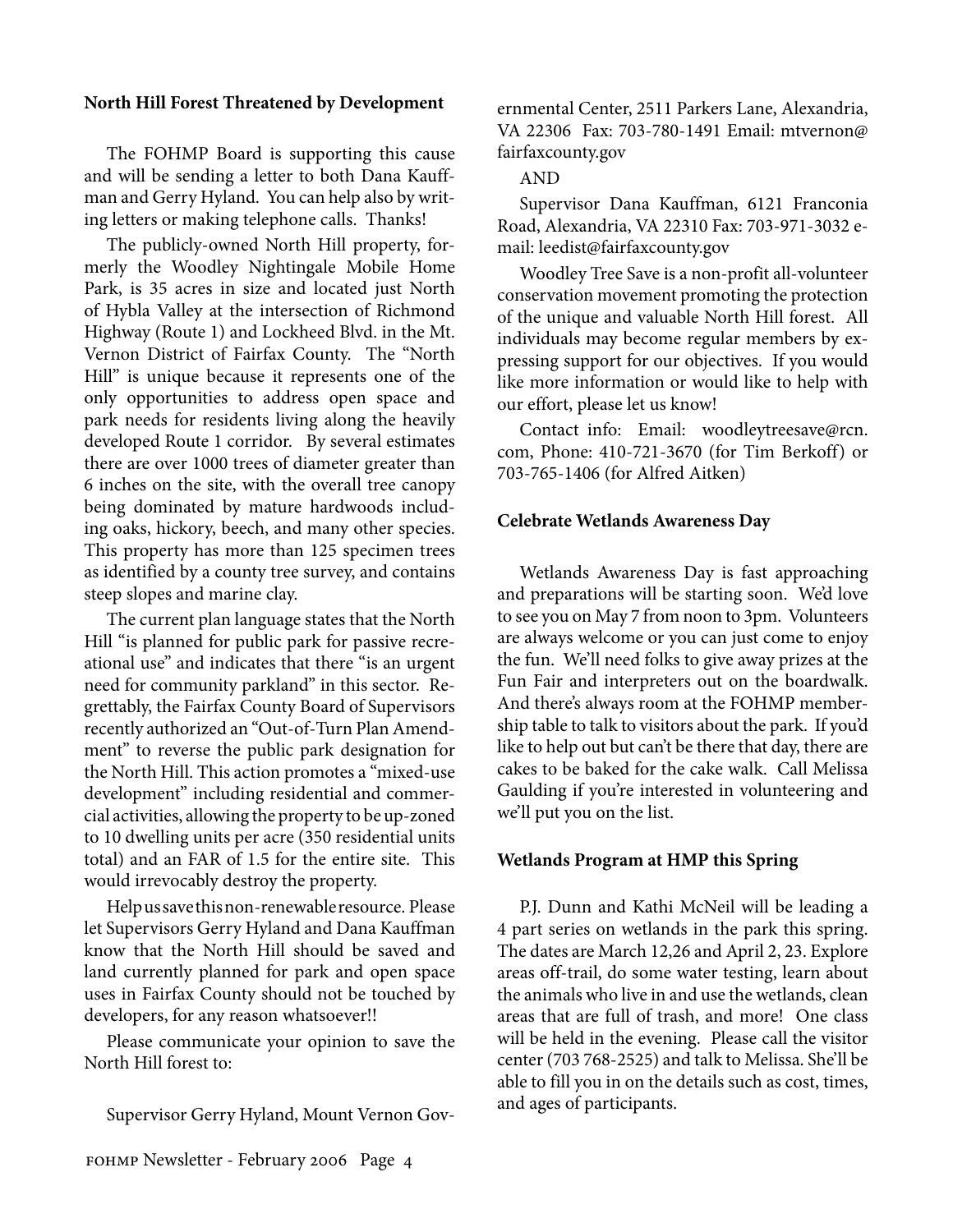#### **Photography Contest**

The Friends of Huntley Meadows Park hosted a reception Sunday, November 6 for participants in their second Photography Contest, which hopefully will become an annual event. The photos were an excellent representation of life in the park with views from the boardwalk, meadows and wetlands and their respective trees, grasses, flowers and wildife. The juror of the show, Curt S. Carnemark, a noted award winning photographer, was very impressed with the quality of the photographs.

First and second place were awarded to entries made by Brad Furman, third place went to Kay Rankin. Art Cole, Jim Diersing, Joshua M. Hoover and Eric Dale received honorable mentions. FOHMP was very pleased that several younger members entered photos as well as the SACC group from Hollin Meadows Elementary School. Thanks to Art Cole for orchestrating the SACC participation.

The show ran from Nov. 6 to January 11 in the auditorium of the HMP Visitor Center. Sales of photos brought in \$380.00 to FOHMP. The Friends and Staff of Huntley Meadows congratulate and thank all of the photographers who participated in this event.

Sarah Stromayer

#### **Nature Workbooks**

FOHMP is seeking photographs taken at Huntley Meadows to include in our nature workbooks. These workbooks were started last year to provide a resource to help visitors identify and appreciate what they observe in the park. Currently two workbooks are on display at the reception desk - One for birds and one for Not Birds.

The variety of images we can display depends on the generosity of those photographers willing to share some of their images with other visitors. Images are included in the workbooks primarily on how clearly they illustrate park life and help in identification. Images are welcome from photographers at all levels of experience.

Among the images that we need are those of sparrows, warblers, finches, etc. (Or as some photographers refer to them - little brown birds) These birds will become prevalent in the park come spring and are generally difficult for non birders to distinguish.

All photos will be carefully reviewed for inclusion in the workbooks. Because we have to limit the images to only a few for each species, not all photos can be used. However, all photos donated will be saved for possible future use by FOHMP or the park staff. If you have any questions email me at newsletter@friendsofhuntley meadows.org

Ken Larsen



Photo by: Curtis Gibbens

FOHMP Newsletter - February 2006 Page 5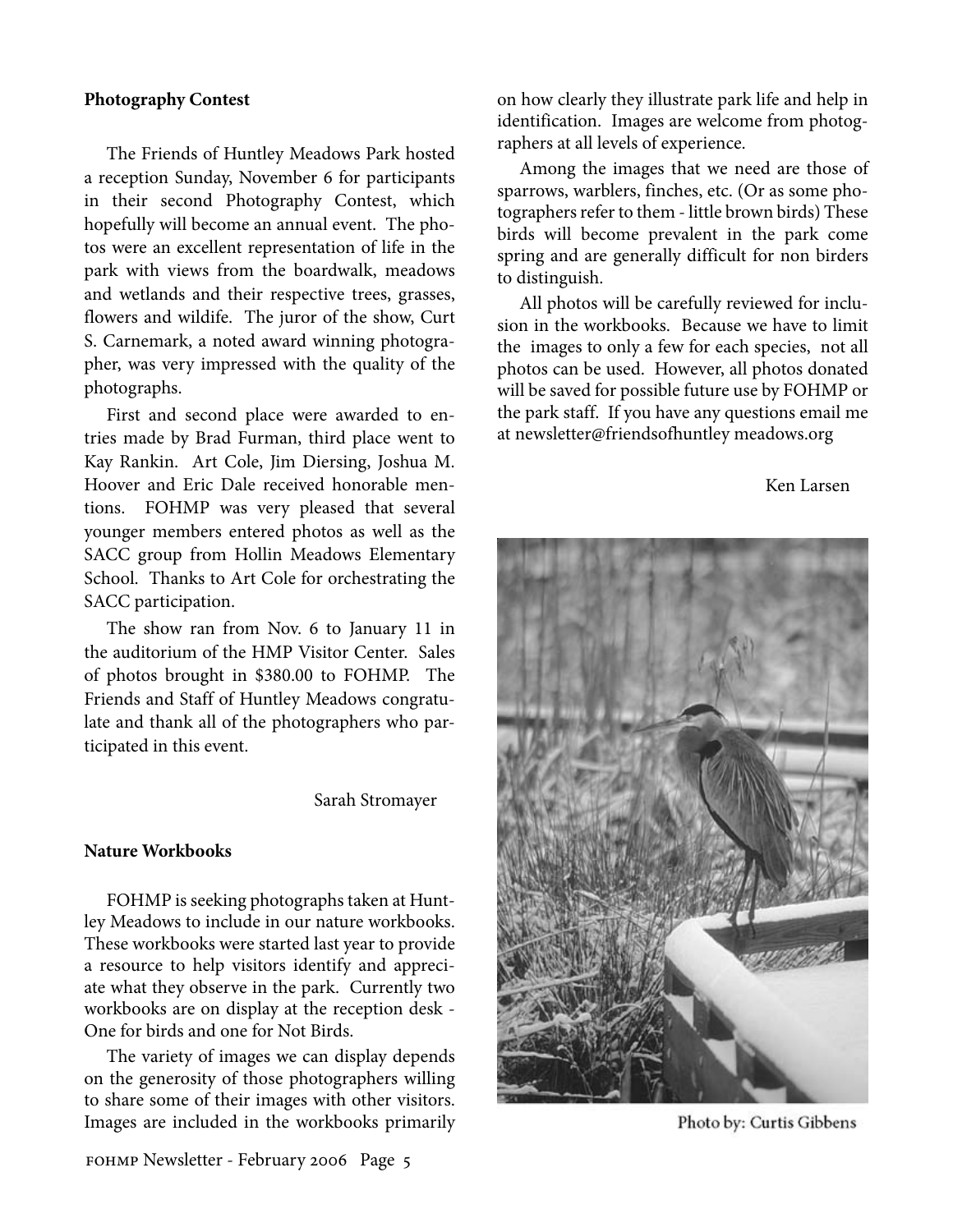#### **ADOPT-A-HIGHWAY PROJECT BEGINS**

 Friends of Huntley Meadows Park and Friends of Historic Huntley have joined together to ensure that the approaches to Huntley Meadows Park's main entrance will remain neat and tidy. You may have noticed that VDOT placed the official blue road adoption signs across from Hybla Valley Elementary School on Lockheed Boulevard and also at the entrance to Groveton Elementary School on Harrison Lane. Our commitment is to schedule four clean-up days each year.

 A few energetic park staff and volunteers collected a dozen bags of trash on November 29. More volunteers are needed on Saturday, March 4 and Saturday, April 29 from 9-11 AM. The second Saturday will be a combined effort with Friends of Historic Huntley.

 Please join us! It is fun, satisfying, and worthwhile exercise! Snacks will be provided. Call the Visitor Center at 703-768-2525 and indicate which day you will be able to help. This is a great way for students to fulfill their community service hours requirements, too, so please mention it to your friends and neighbors - young and old!

Suzanne Lepple





Meet Photographer and Author Don Chernoff at a Booksigning on March 11 at Huntley Meadows Visitor Center

*Wild Washington: Amazing Wildlife in and Around Our Nation's Capital* is a beautiful book of photographs taken by Don Chernoff. Don has exhibited his photographs at Huntley Meadows Park, and in this book he features our park with its very own chapter!

On March 11 at 10:30 a.m., following the Friends of Huntley Meadows Birds and Bagels program, you can meet the author and purchase your own signed copy. A portion of the proceeds will be donated to Friends of Huntley Meadows.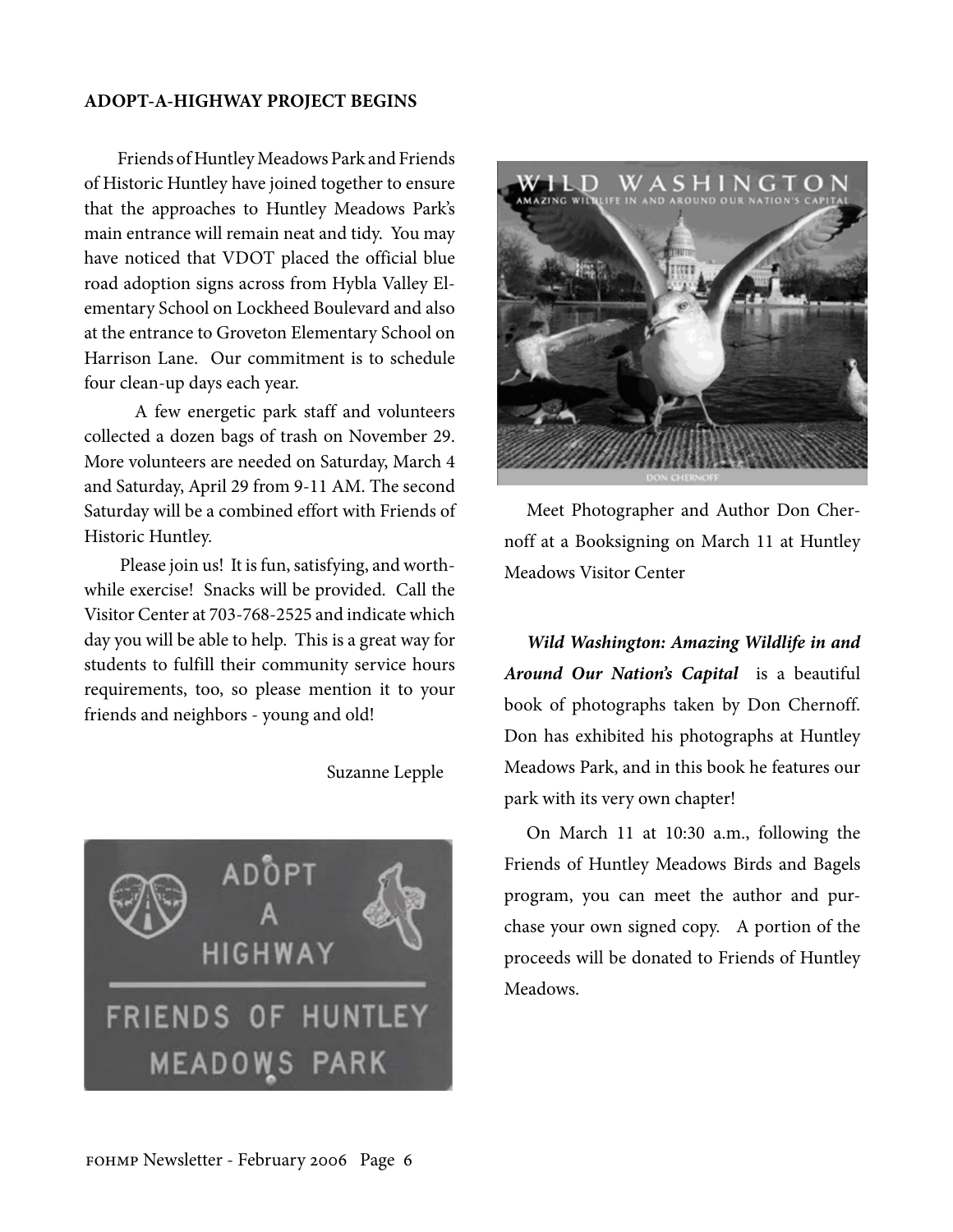# **Upcoming Events - March 19 - May 27**

# **Adult programs**

#### *Saturday February 11* - Winter Tree Trek

(16 yrs. & up), 1-3:30pm. Learn to use keys and other tools to identify winter trees from such clues as shapes, twigs and bark. Then explore the winter woods to practice your skills. Participants will receive a Tree Finder book. Sponsored by FOHMP. Reservations

#### *Saturday February 25* - Winter Birds and Bagels

(Adults), 8-10am, Huntley Meadows Visitor Center, 703-768-2525. Enjoy the winter season during this morning search for resident birds. Following the walk, warm up with hot chocolate and fresh bagels. Sponsored by FOHMP. Reservations required. Canceled if rain. \$5

## *Saturday March 4* - Evening Wildlife Walk

 (Adults), 5:30-7pm. Explore the Hike/Bike Trail in hopes of discovering calling frogs and owls, migrating waterfowl and displaying American woodcock. Bring optics and a flashlight. Meet at the park's South King's Highway entrance. Sponsored by FOHMP. Reservations required. Canceled if rain. \$3

#### *Sunday March 5* - Birding for Beginners

(Adults), 7-10am. Sharpen your bird identification skills while birding with a park naturalist. Program begins with a brief discussion in the Visitor Center. Reservations required. FREE

#### *Saturday April 8 -* Birding for Beginners – Optics and Field Guides

(Adults), 7-10am. Interested in birding? We can get you started! Learn about the birds in the park and some basic identification skills. Program begins with a discussion of field guides and optics. Reservations required. FREE

#### *Friday April 21 -* Café Cattail

7-9:30pm. Welcome to Huntley Meadows' very own coffeehouse! Enjoy a relaxing evening applauding our community's talents. Musicians, dancers and poets are encouraged to share their arts with a nature theme. Reservations required for performers only. Sponsored by FOHMP. FREE

# *Saturday April 22 -* Spring Birds and Breakfast

(Adults), 7:30-10:30am. Search for warblers, thrushes, waterfowl and a host of other birds as we approach the peak of spring migration. Following the hike, relax and recap the sightings during a continental breakfast at the center. Binoculars and field guides recommended. Sponsored by FOHMP. Reservations required. \$5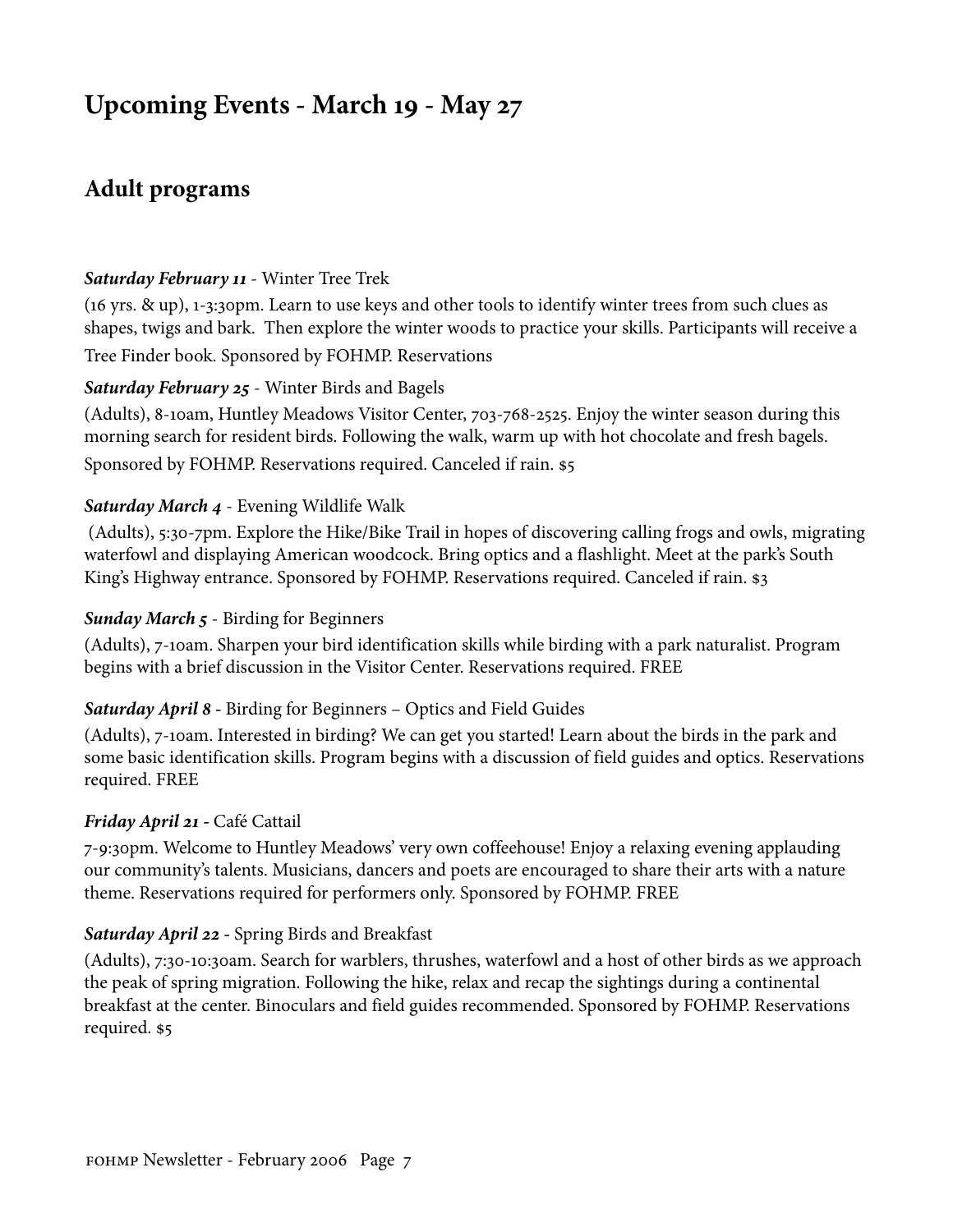#### *Saturday May 6 -* Advanced Birding at South King's Highway

(Adults), 7-10am. This walk is intended for experienced birders. Visit parts of the park known for warblers and other neotropical songbirds. Dress for off-trail hiking. Binoculars and field guides are recommended. Meet at the park's South King's Highway and Telegraph Road entrance. Reservations required. Canceled if rain. FREE

## *Saturday May 6 -* Photography Show Reception

2-4pm. Meet artist Norma Heim at the opening for her two month exhibition, "Nature in Mixed Media." FREE

# *Saturday May 13 -* Birding at South King's Highway

(Adults), 7-10am. This is the height of neotropical songbird migration. Dress for off-trail hiking. Binoculars and field guides are recommended. Meet at the park's South King's Highway and Telegraph Road entrance. Reservations required. Canceled if rain. FREE

# *Saturday May 20* Birding for Beginners

(Adults), 7-10am. (SEE 3/5).

# **Family programs**

# *Saturday February 4 -* Winter Chills and Thrills

(5-10 yrs.), 1-3pm. What a fun way to spend the day off from school. Drop in to play games, make crafts and explore self-guided activities. Discover how wildlife copes with winter. Children must be accompanied by an adult. Sponsored by FOHMP. \$2/child

*Sunday February 5 -* Winter Chills and Thrills

(5-10 yrs.), 1-3pm. (SEE 2/4.) \$2/child

# *Saturday February 18 -* Sherlock Bones

1-3pm. Skulls, skeletons and self-guided activities will be set up in the classroom to bring out the Sherlock in you. Children must be accompanied by an adult. FREE

*Sunday February 19 -*Sherlock Bones 1-3pm. (SEE 2/18) FREE *Saturday February 25 -* Sherlock Bones

1-3pm. (SEE 2/18.) FREE

*Sunday February 26 -* Sherlock Bones 1-3pm. (SEE 2/18) FREE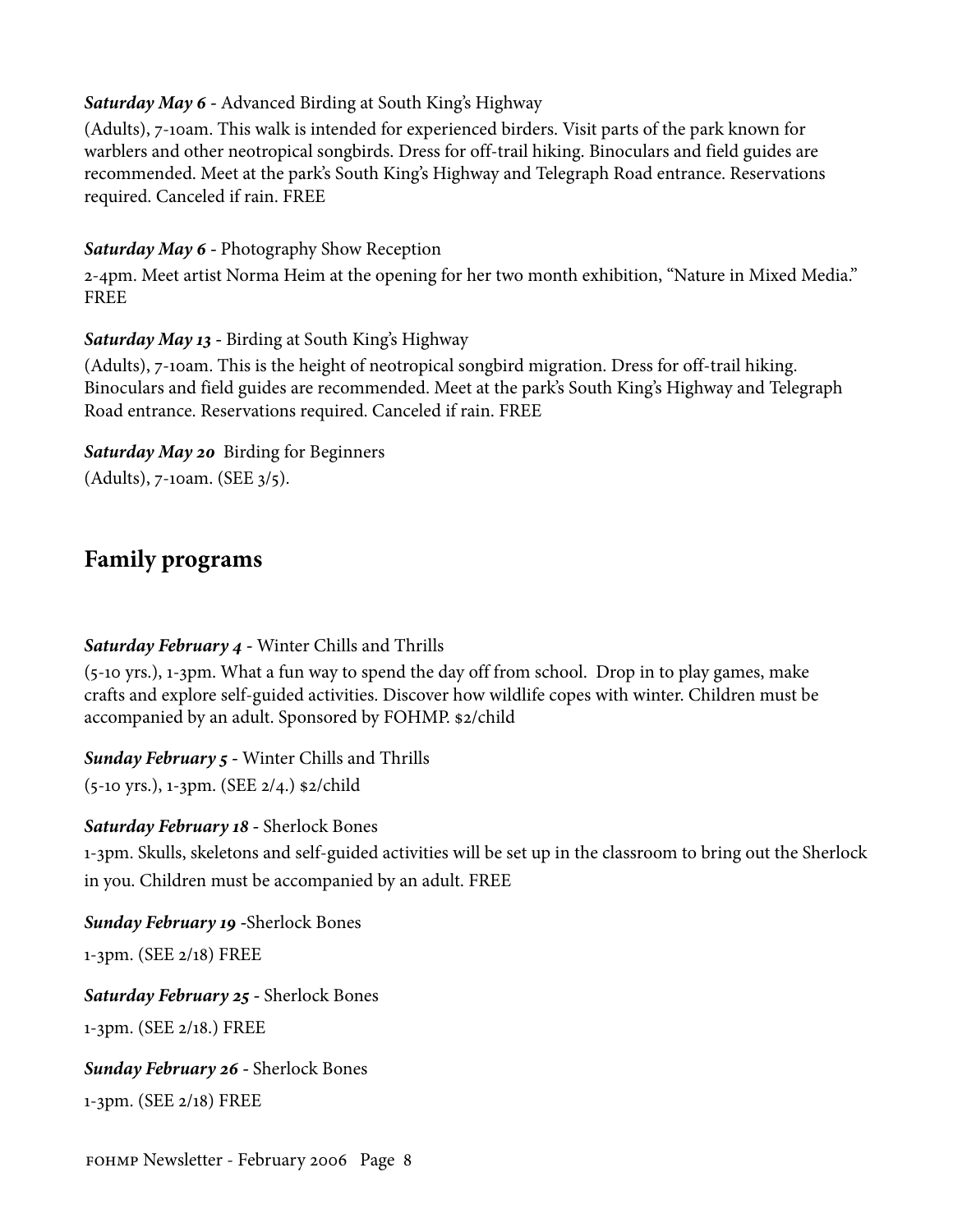## *Saturday, March 18 -* Watershed Clean-up Day

(6 yrs. and up), 9-11:30am. Be part of the stream team! Individuals, students, families, scouts and other community groups can give the waterways in your community a clean bill of health by collecting tires, bed springs, bottles, cans and other debris. Wear boots, old clothes and bring gloves. Trash bags and appreciation provided. This is a great community project! FREE

#### *Sunday March 19 -* Leave it to Beaver

(6 yrs. and up), 5:15-6:30pm. Families look for signs of beavers and, if we're lucky, catch a glimpse of these nocturnal engineers. Sponsored by FOHMP. Reservations required. Canceled if rain. \$5/family

## *Saturday April 5 -* Swamp Serenade

(5 yrs. and up), 7:15-8:45pm. Listen to singing frogs and toads as their courtship songs fill the wetland. A flashlight/family is recommended. Canceled if cold weather. Sponsored by FOHMP. Reservations required. \$5/family

## *Sunday May 7 -* Wetlands Awareness Day

Noon-3pm. Enjoy an afternoon of wetland interpretation, wildlife presentations and a "Fun Fair" for kids. Bring your friends and family to celebrate the importance of wetlands to wildlife and you. There is a modest fee for some activities. Sponsored by FOHMP. FREE

# **Children's programs**

# *Monday March 20 -*Young Explorers – Owls

(6-8 yrs.), 3:15-4:30pm. Whoo, whoo are you? Through indoor and outdoor activities learn more about this nocturnal predator. Reservations required. Canceled if rain. \$3

# *Wednesday March 22 -* Nature Detectives – Owls

(3-5 yrs.), 9:30-10:15am or 10:45-11:30am. Whoo, whoo are you? Through story, activity and a craft, learn more about this nocturnal predator. Reservations required. \$5

#### *Thursday March 23 - N*ature Detectives – Owls

(3-5 yrs.), 9:30-10:15am or 10:45-11:30am. (SEE 3/22.) Reservations required. \$5

# *Tuesday April 11-Thursday April 13 -* Spring Break Camp – Wildlife Watchers

(6-8 yrs.), 9-11:30am. The park is waking from the cold winter; birds are singing, plants are greening up and amphibians are emerging from hibernation. Experience this seasonal excitement through nature activities, walks and crafts at our three-day camp. Sponsored by FOHMP. Reservations required. \$60

# *Monday April 17 -* Young Explorers – Snakes and Frogs

(6-8 yrs.), 3:15-4:30pm. Through a story and walk learn about these master jumpers, evening serenaders, and their slithery cousins. Reservations required. \$3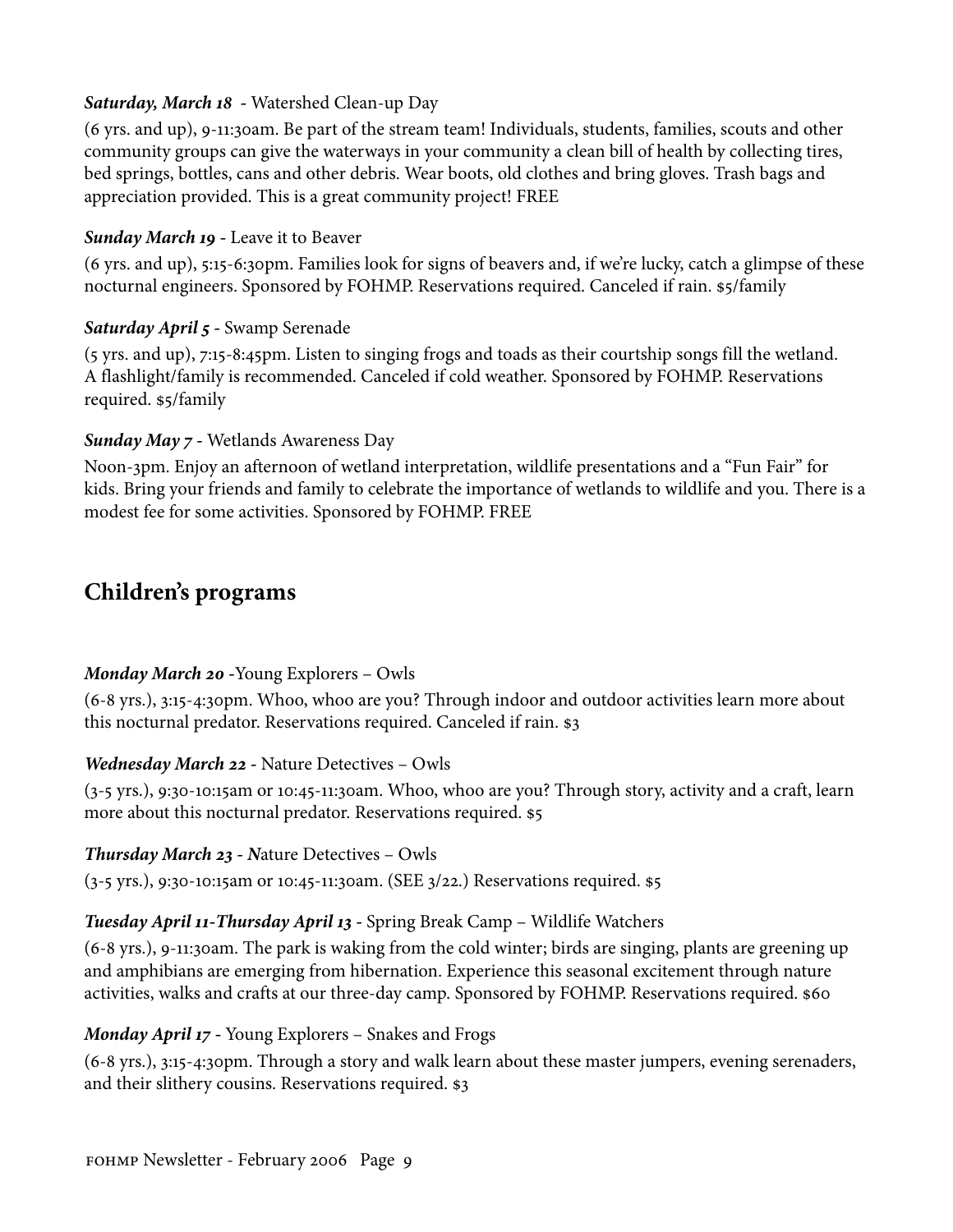#### *Wednesday April 19 -* Nature Detectives – Snakes and Frogs

(3-5 yrs.), 9:30-10:15am or 10:45-11:30am. Find out about master jumpers, evening serenaders, and their slithery cousins. Through story, activity and craft learn more about these fascinating animals. Reservations required. \$5

#### *Thursday April 20 -* Nature Detectives – Snakes and Frogs

(3-5 yrs.), 9:30-10:15am or 10:45-11:30am. (SEE 4/19.) Reservations required. \$5

## *Monday May 15 -* Young Explorers – Turtles

(6-8 yrs.), 3:15-4:30pm. Through a story and walk learn about sliders, snappers, and box turtles. Reservations required. \$3

## *Wednesday May 17 -* Nature Detectives – Turtles

(3-5 yrs.), 9:30-10:15am or 10:45-11:30am. Through story, activity and craft learn about sliders, snappers, and box turtles. Reservations required. \$5

#### *Thursday May 18 -* Nature Detectives – Turtles

(3-5 yrs.), 9:30-10:15am or 10:45-11:30am. (SEE 5/17.) Reservations required. \$5

# Friends of Huntley Meadows Park

Board of Directors: Kathi McNeil (President) Sarah Stromayer (Vice President) Glenn Curtis (Secretary) Sally Cureton (Treasurer) Ken Larsen (Newsletter Editor) P.J. Dunn (Web Site Manager) Connie Carpender (Membership) Harry Glasgow Suzanne Lepple Andy Higgs Marianne Mooney Norma Hoffman Chuck Studholme Ben Jesup

Web address: http://friendsofhuntleymeadows.org

Email addresses General Information: info@friendsofhuntleymeadows.org Donations and dues: Sally Cureton treasurer@friendsofhuntleymeadows.org Newsletter Inquiries/submissions: Ken Larsen newsletter@friendsofhuntleymeadows.org Questions For Park Staff states and staff@friendsofhuntleymeadows.org

fohmp Newsletter - February 2006 Page 10



Membership Info: Connie Carpender membership@friendsofhuntleymeadows.org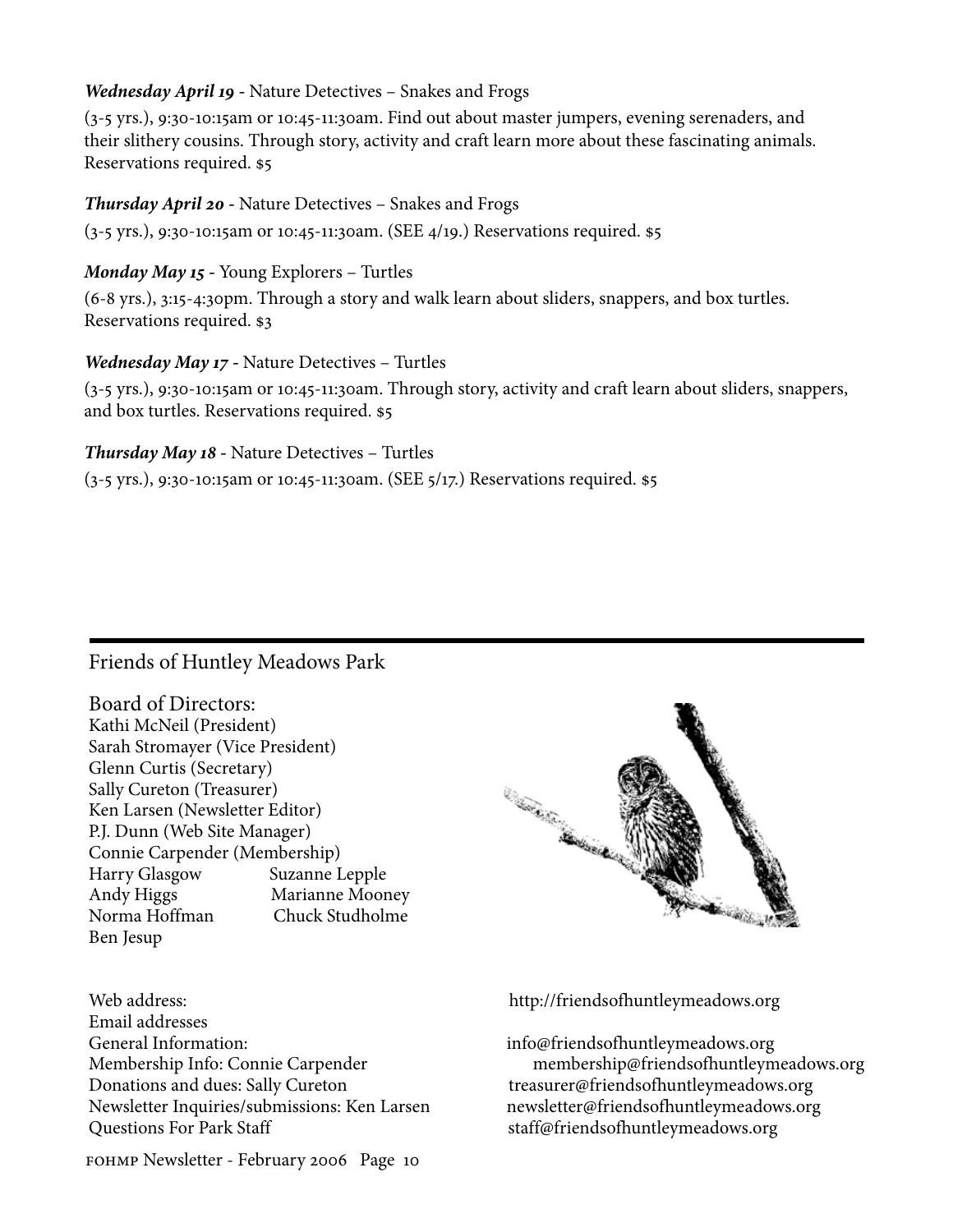| Are You A Member?<br>Please                                                                                                                                                                                                                                           |
|-----------------------------------------------------------------------------------------------------------------------------------------------------------------------------------------------------------------------------------------------------------------------|
| help support Huntley Meadows Park and join<br>T <i>he Friends of Huntley Meadows Park!</i>                                                                                                                                                                            |
| Become a member of FRIENDS OF HUNTLEY MEADOWS PARK. (FOHMP) and help to protect and<br>preserve the park. Your annual dues (tax deductible) will keep you informed and help support the<br>nature center's programs. Please fill out and mail this application today! |
| <b>Membership Information</b>                                                                                                                                                                                                                                         |
| Our new dues schedule is as follows:<br>\$5.00<br>Senior<br>Family<br>\$15.00<br>Individual \$10.00<br>Lifetime Membership<br>\$150.00                                                                                                                                |
| Yes! I would like to join FRIENDS!<br>I'd like to renew my membership. Enclosed is \$00 annual dues for a.<br>membership. (Please make checks payable to FOHMP.)                                                                                                      |
| Additional \$-00 donation enclosed.                                                                                                                                                                                                                                   |
| I have some comments and/or suggestions:                                                                                                                                                                                                                              |
| I would like to volunteer at the Park.<br>If you checked that you would like to volunteer, please help us by indicating your areas<br>of knowledge and/or interest.                                                                                                   |
| FOHMP Volunteer Coordinator<br>Special Events<br>Park Watch<br>Promoting Friends<br>Mailing                                                                                                                                                                           |
| Phoning Members For Lectures and Special Events<br>Letter Writing Campaign<br>As Needed<br>Name:                                                                                                                                                                      |
| Address:                                                                                                                                                                                                                                                              |
| $_{-}$ (w) $_{-}$                                                                                                                                                                                                                                                     |
| E-mail Address:                                                                                                                                                                                                                                                       |
| Please Mail To: FRIENDS OF HUNTLEY MEADOWS PARK                                                                                                                                                                                                                       |
| c/o Huntley Meadows Park<br>3701 Lockheed Boulevard<br>Alexandria, VA 22306                                                                                                                                                                                           |
| E-MAIL ADDRESS: info@friendsofhuntleymeadows.org<br>PHONE: 703/768-2525<br>WEB SITE: (http://friendsofhuntleymeadows.org/index.html)                                                                                                                                  |